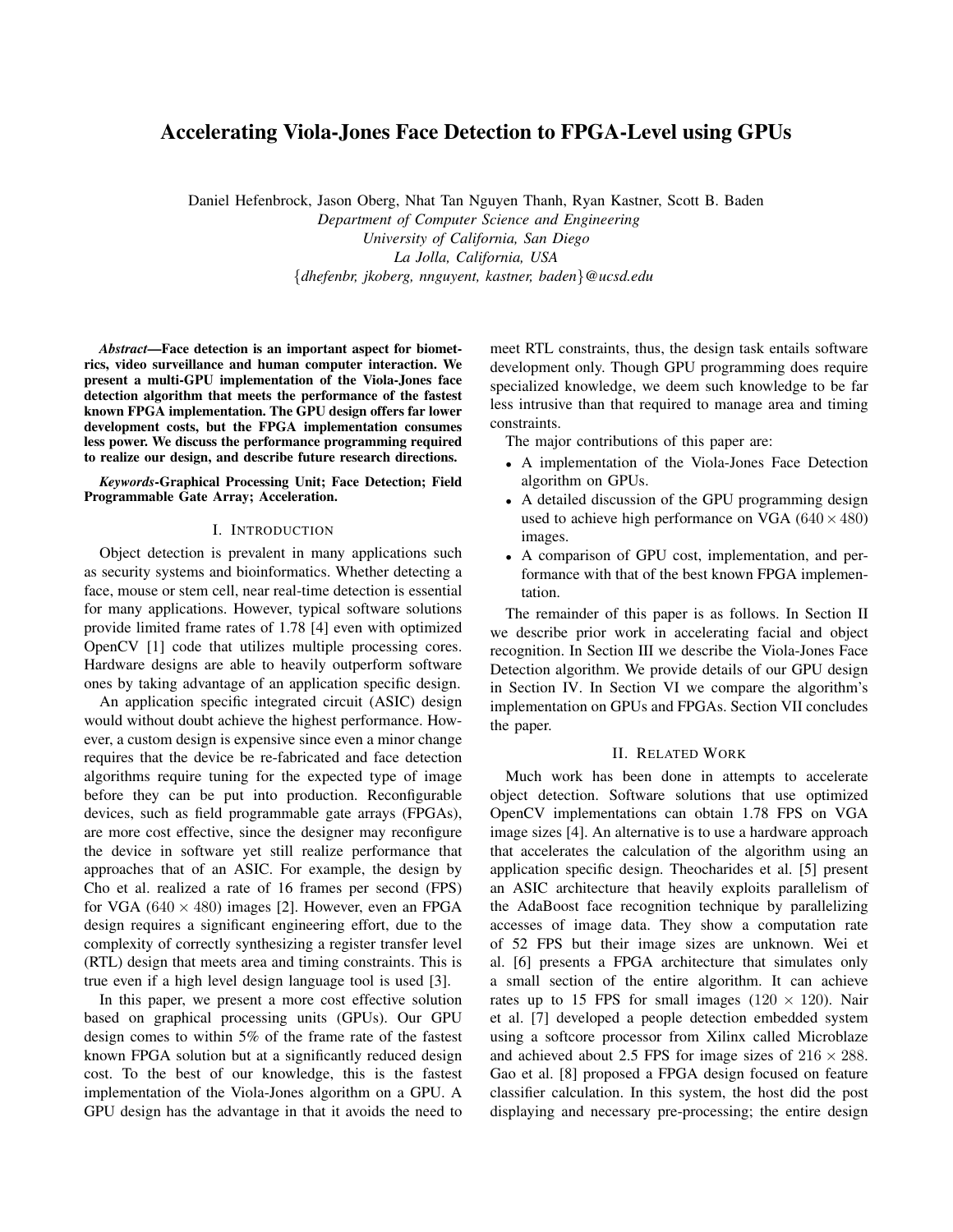was not implemented on a FPGA. They reported image sizes of  $256 \times 192$  with a rate of 98 FPS. Cho et al. [9] proposed an architecture that performed all aspects of the algorithm on the FPGA, using special frame grabbers and buffers to accelerate the calculations. This hardware design, even with the serial portions of the implementation, is substantially faster than conventional processor implementations, operating at 6.55 FPS for VGA images, versus 0.31 FPS for single core implementations [9]. This particular implementation computed 3 features in parallel. Most recent highly parallelized versions can achieve up to 16.08 FPS [2] by calculating up to 8 feature classifiers in parallel. Table I compares all the designs.

| Design/Author     | Image Size       | <b>FPS</b> |
|-------------------|------------------|------------|
| [5]               | Unknown          | 52.00      |
| [6]               | $120 \times 120$ | 15.00      |
| [7]               | $216 \times 288$ | 2.50       |
| [8]               | $256 \times 192$ | 98.00      |
| [9]               | $640 \times 480$ | 6.55       |
| $\lceil 2 \rceil$ | $640 \times 480$ | 16.08      |
| [4]               | $627 \times 441$ | 4.30       |

Table I

PREVIOUS ACCELERATED VERSIONS OF VIOLA-JONE'S ALGORITHM

A difficulty in comparing the designs in Table I is that not all the designs work with VGA images. Since the processing rate roughly scales linearly with number of image pixels, many of the rates would in fact be far lower if they could be applied to VGA images. For example, Cho et al. [2] note that their design runs at 61.02 FPS for QVGA  $(320 \times 240)$ image sizes. In this paper, we consider VGA image sizes, and take 16 FPS as the benchmark rate, as it is the highest achieved frame rate known to us for the Viola-Jones face detection algorithm [2]. Previous GPU implementations are unable to achieve comparable performance to this FPGA design with the fastest known solution to the best of our knowledge running the algorithm at 2.8 FPS for a single NVIDIA GTX 285 GPU and 4.3 FPS for 2 NVIDIA GTX 295 GPUs on VGA size images [4].

This paper will show a GPU design that achieves the performance of the FPGA design mentioned in [2] and will provide a detailed comparison of the two designs in Section VI. Before details of our GPU design can be discussed, it is important to understand the Viola-Jones algorithm. The next section describes how the algorithm typically operates on serial software platforms.

# III. FACE DETECTION ALGORITHM

We use Viola-Jones Face Detection algorithm in this paper [10]. At a high level, the algorithm scans an image with a *window* looking for *features* of a human face. If enough of these features are found, then this particular window of the image is said to be a face. In order to account for different size faces, the window is *scaled* and the process is repeated. Each window scale progresses through the algorithm independently of the other scales. To reduce the number of features each window needs to check, each window is passed through stages. Early stages have less features to check and are easier to pass whereas later stages have more features and are more rigorous. At each stage, the calculations of features for that stage are accumulated and, if this accumulated value does not pass the threshold, the stage is failed and this window is considered not a face. This allows windows that look nothing like a face to not be overly scrutinized.

To more thoroughly understand the algorithm, some specifics need to be defined including features, a special representation of the image known as the Integral Image, and a stage cascade.

# *A. Features*

Feature classifiers are used to detect particular features of a face. Windows are continuously scanned for features, with the number of features depending on the particular stage the window is in. The features are represented as rectangles and the particular classifiers we use are composed of 2 and 3 rectangle features. Figure 1 shows an example of such a feature classifier.

To compute the value of a feature, we first compute the sum of all pixels contained in each of the rectangles making up the feature. Once calculated, each sum is multiplied by the corresponding rectangle's weight and the result is accumulated for all the rectangles in the feature. If the accumulated value meets a threshold constraint, then the feature has been found in the window under consideration. The weights and sizes of the rectangles for each feature are obtained from OpenCV training data; the interested reader should consult references [10] and [1].



Figure 1. Example of a simple feature: a person's forehead is lighter than their eyes. This is an example of a 2 rectangle feature.

## *B. Integral Image*

To avoid computing rectangle sums redundantly, we compute the *Integral Image*(II) as a pre-processing step. The Integral Image at location  $(x, y)$  contains the sum of the pixels above and to the left of  $(x, y)$ . More formally, Eq. 1 shows how the Integral Image is defined, where *II* represents the Integral Image and *Image* is the original Image.

$$
II(x,y) = Image(x,y) + II(x-1,y)
$$
  
+
$$
II(x,y-1) - II(x-1,y-1)
$$
 (1)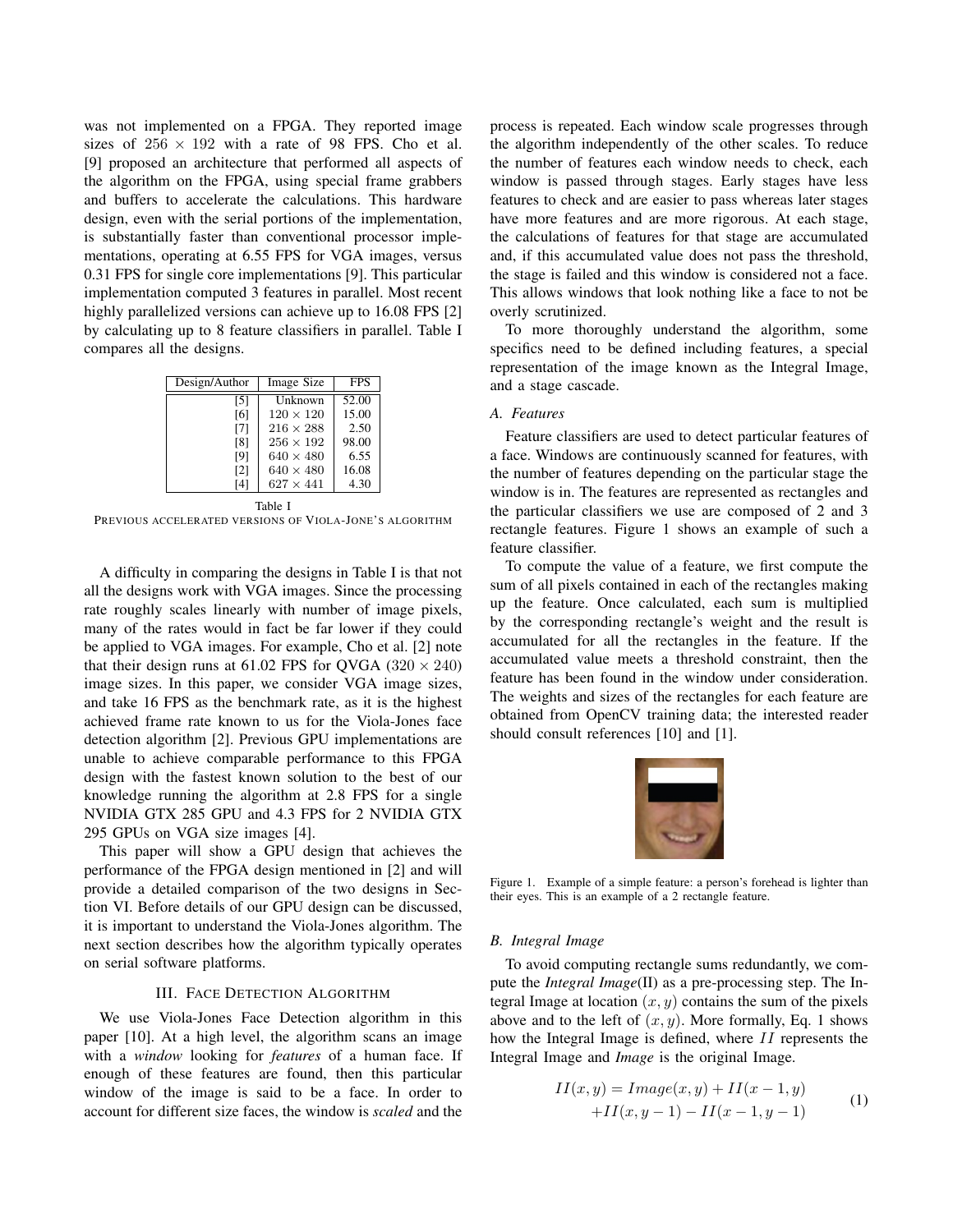$II(x - 1, y - 1)$  is subtracted off since it is included redundantly in the sum  $II(x-1, y)$  and  $II(x, y-1)$ . Figure 2 shows this pictorially.



Figure 2. A  $3 \times 3$  image and its corresponding Integral Image.

Using the Integral Image, features can be calculated in constant time since we can compute the sum of the pixels in the constituent rectangles in constant time. Figure 3 shows how this process takes place.



Figure 3. Method of calculating the value of a feature using the Integral Image.

Specifically, if the sum of the pixels in rectangle *D* is required, we perform the following calculation using the Integral Images at the four corners:

$$
Sum_D = II(L4) - II(L3) - II(L2) + II(L1)
$$

We add back *L*1 because II(L1) has been subtracted off twice; *L*3 and *L*2 both contain the region covered by *L*1. Although the features can be calculated in constant time, excessive work would be done if a particular window region looks nothing like a face. The algorithm uses over 2000 features and it would be inefficient to calculate all of these features unnecessarily. To avoid this problem the algorithm uses a stage cascade to divide up the number of features and eliminate windows quickly when it has been determined that they do not contain a face.

# *C. Stage Cascade*

The stage cascade keeps windows that look nothing like a face from being analyzed unnecessarily. It immediately labels a window as "not a face" when the window fails a particular stage. The implementation we use contains 22 stages with early stages containing fewer features and later stages containing more detailed features. In general, earlier stages are passed more frequently with later stages being more rigorous. Thus, the amount of work in each particular stage varies greatly. This process can be more easily understood from Figure 4.



Figure 4. Windows enter the algorithm at stage 0 and propagate through the stages. Early stages are passed easier and later stages are more selective.

In Figure 4, it can be seen that a window enters the stage cascade at stage 0. If all the features of this particular stage are found in the window, the stage is said to be passed and the window is propagated to the next stage and the window is again scanned for features of this next stage. If the window passes all stages, then it is said to be a face and the next window is then processed in the same manner.

 $\frac{1}{2}$ considerations. the details of our GPU implementation and its design Careful consideration needs to be taken when accelerating this algorithm on a GPU. The following section discusses

# IV. GPU IMPLEMENTATION

tion of the Viola-Jones face detection algorithm. First we In this section, we describe our GPU-based implementaprovide a brief overview of the GPU hardware architecture and programming model. Then we discuss different approaches on parallelizing the algorithm and explain our solution. We present results in the following section.



Figure 5. Simplified GPU hardware architecture.

#### *A. GPU Overview and CUDA Programming Model*

Our GPU testbed is NVIDIA's Tesla processor, which we programmed with CUDA, an extension to the C programming language [11]. Figure 5 shows a simplified view of the Tesla architecture. A CUDA program executes sequences of *kernels*, functions that run under the *Single Instruction, Multiple Threads* (SIMT) model. These kernels run a virtualized set of scalar threads which are hierarchically organized into two-dimensional *thread blocks*. The programming model conceptually partitions these thread blocks into a *grid* which can be seen in Figure 6.

The hardware provides a set of *multiprocessors* and it dynamically assigns each thread block to a single multiprocessor. A thread block is further broken down into a collection of multiple *warps*, each a group of 32 threads that execute in SIMD fashion, that is, the same instruction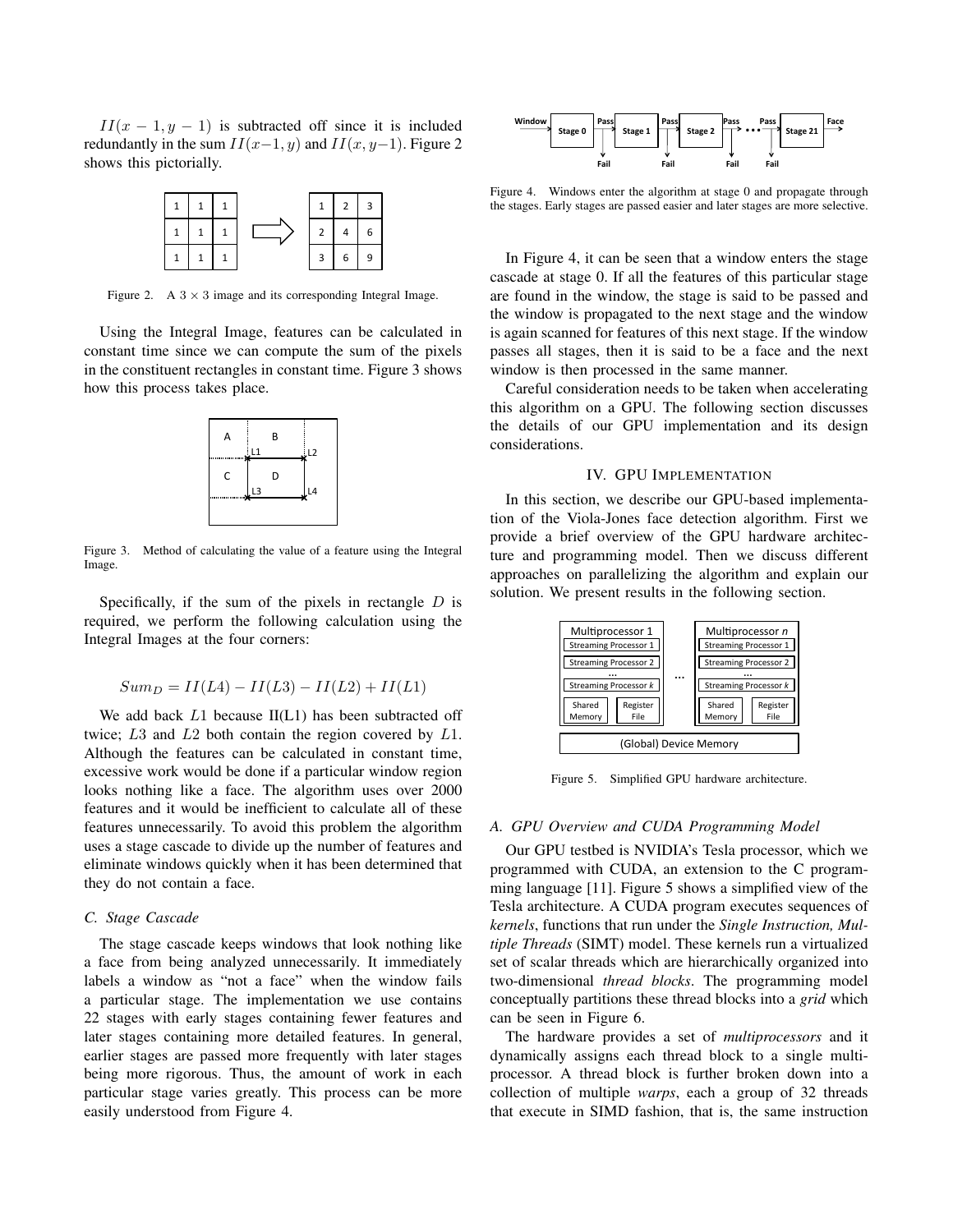at the same time. The threads in a thread block share a local store (16KB) known as *shared memory* as well as a 16KB register file. Threads may access a global *device memory,* which is un-cached and has a high access latency, on the order of 20 times higher than that of shared memory or registers. Device memory has high bandwidth, about 120 GB/sec if it is 4GB in size. (Access to host memory is at a far lower bandwidth.) There are also cached stores known as texture and constant memory. To automatically mask device memory latency, the processor schedules threads in units of a half warp—16 threads. A warp is scheduled when runnable.



Figure 6. The grid consisting of thread blocks.

Each multiprocessor comprises 8 single precision streaming scalar cores, a pipelined multiply-adder (MAD), 2 transcendental special function units (SFU), 1 double precision pipelined MAD, shared memory, and the register file.

The GPU hardware dictates some principles that must be adhered to in order to fully leverage its resources. First, it is important to minimize accesses to device memory, by using registers and shared memory to store frequently accessed data. (We note that each kernel runs to completion and data may be transferred between kernels through global memory only.) Second, the transfers to and from global memory must be overlapped with computation. This is achieved by maximizing thread *occupancy*, that is, the number of threads in a thread block that are assigned to the same multiprocessor. With sufficient occupancy, the processor effectively pipelines global memory accesses thereby masking their cost. The scarcity of shared memory and registers constrains this goal, and the exact amount of realizable virtualization depends on the specific storage requirements of the kernel. Third, memory accesses to Global and Shared memory must avoid bank conflicts using *coalesced* accesses. Fourth, branching should be reduced to a minimum within kernels since threads taking different branches cannot be executed in parallel by a SIMT processor. This is a consequence of the constraint that all threads within a warp must execute the same instruction.

# *B. Approaches to Parallelize Viola-Jones Face Detection*

The Viola-Jones Face Detection algorithm as described in Section III can be parallelized in a number of different ways. We examine three distinct approaches to parallelizing the algorithm and discuss how well each approach suits the requirements of the GPU hardware. Figure 7 depicts all three approaches conceptually.



Figure 7. Approaches to parallelization: 1) Features within a window in parallel. 2) Different scales calculated in parallel. 3) Multiple windows calculated in parallel.

*1) Parallelize Feature Calculation:* In this approach each thread calculates all features of all stages for a particular window simultaneously. This approach forces threads to perform calculations that may be unnecessary. Threads working on windows that would otherwise fail in earlier stages will perform calculations for later stages unnecessarily.

*2) Parallelize Scales:* Parallelizing different window scaling factors is another approach, and allows threads to work on different size windows at the same time. However, the sparsity of the pixels on larger scaling factors is substantial in comparison to smaller scaling factors, resulting in fewer windows for larger scaling factors. This approach would assign much more work to the smaller scaling factors than the larger scaling factors resulting in an unbalanced distribution of work.

*3) Parallelize Windows:* The final solution is to run the algorithm on multiple windows of the image simultaneously. This approach effectively divides the computation space but still does not solve the load balancing problem. Specifically, threads that are analyzing a window that does not contain a face will fail quickly, whereas windows that find a face perform much more calculations. Even though load balancing is an issue with this approach, it is the basis of our implementation. First, it allows individual threads to work on single windows. Second, it admits optimization because it decomposes the image. Third, it provides options for hybrid methods in combination with one of the other approaches. The next section outlines the specifics of our implementation in much more detail.

## *C. Implementation in CUDA*

We have developed a CUDA implementation based on the third approach discussed in the previous section. We then optimized this basic implementation in various ways in order to further improve the performance.

*1) Basic Implementation—Parallel Windows:* The basic implementation divides the image into rectangular blocks; each block is conceptually governed by one CUDA thread block. Each thread in a thread block works on exactly one window. We evaluated different thread block sizes and found  $16 \times 16$  threads to be the optimal thread block size. For a VGA image and the initial scale factor, the initial thread block grid size is, therefore,  $40 \times 30$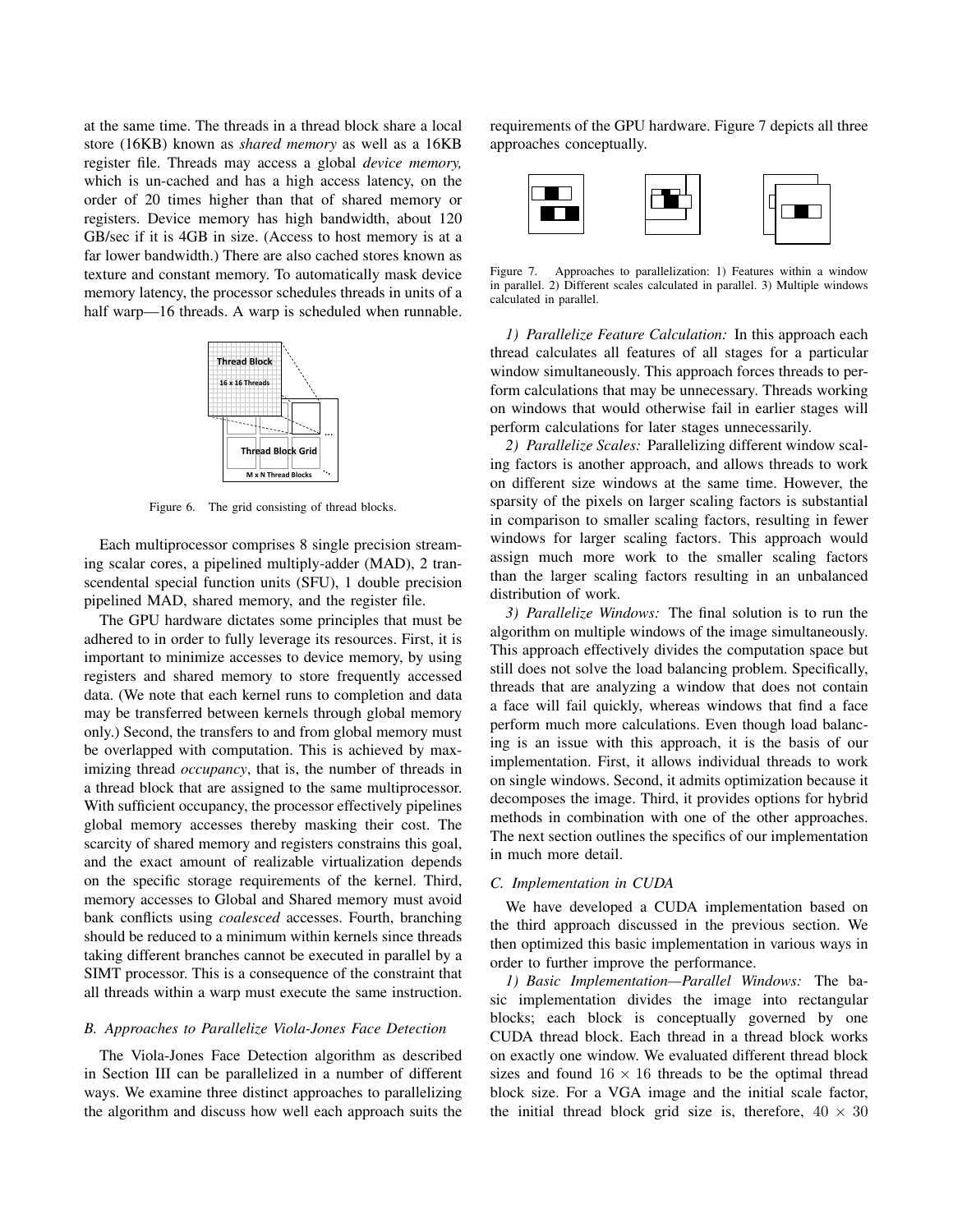because 640 and 480 divided by 16 results in 40 and 30 respectively. As windows scale up, so does the distance between them. Therefore, fewer and fewer thread blocks are needed, resulting in a smaller grid of thread blocks as the scale factor grows. Table II shows scale factors and resulting grid sizes.

| Kernel launch | Scale factor | Grid size      | Number of blocks |
|---------------|--------------|----------------|------------------|
| 1             | 1.00         | $40 \times 30$ | 1200             |
| $\mathbf{2}$  | 1.20         | $40 \times 30$ | 1200             |
| 3             | 1.44         | $40 \times 30$ | 1200             |
| 4             | 1.73         | $40 \times 30$ | 1200             |
| 5             | 2.07         | $20 \times 15$ | 300              |
| 6             | 2.49         | $20 \times 15$ | 300              |
| 7             | 2.98         | $20 \times 15$ | 300              |
| 8             | 3.59         | $13 \times 10$ | 130              |
| 9             | 4.30         | $10 \times 7$  | 70               |
| 10            | 5.16         | $8 \times 6$   | 48               |
| 11            | 7.43         | $5 \times 4$   | 20               |
| 12            | 7.45         | $5 \times 4$   | 20               |
| 13            | 8.91         | $5 \times 3$   | 15               |
| 14            | 10.70        | $4 \times 3$   | 12               |
| 15            | 12.84        | $3\times 2$    | 6                |
| 16            | 15.41        | $2\times 2$    | 4                |
| 17            | 18.49        | $2\times1$     | $\overline{c}$   |
| 18            | 22.19        | $1 \times 1$   | 1                |

Table II SCALING FACTORS AND RESULTING GRID SIZES.

Since the grid size decreases, we have to re-launch the CUDA kernel for each scale factor, every time adjusting the thread block grid size. One downside of our parallelization strategy becomes apparent: the total number of thread blocks drops from an initial 1200 to final value of 1, reducing the parallelism available to hide memory latency. For example, as of scale 10, there are more multiprocessors available on the GPU than there are thread blocks which greatly under-utilizes the GPU. However, our results indicate that later stages consume only a very small fraction of the total runtime which somewhat mitigates this problem.

The basic implementation uses one thread per window iterating through all stages and all features of each stage until either (a) it aborts because a stage threshold is not met, or (b) it successfully passes the last stage which means that it found a face. In the latter case, the thread needs to write the coordinates and extent (scale) of the detected face to a pre-allocated "result array" in global device memory. The result array gets copied back to the host memory once all kernel launches have finished. We need to maintain a shared counter in the global device memory indicating the position in the result array to which the next detected face has been written by some thread, which also increments the counter in global memory. However, an increment in global memory introduces a race condition among different threads. Thus, we use the atomicAdd primitive provided by CUDA to increment the counter atomically [11].

The implementation presented so far is straight forward and does not fully harness the capabilities of the GPU. All data – Integral Image and features – resides in slow global memory and needs to be loaded from it every time, resulting in suboptimal performance. One way to better utilize the GPU is to move frequently accessed data into multiprocessor's shared memory. We considered loading parts of the Integral Image into the shared memory but discarded this idea because of several problems arose. While the parts of the Integral Image accessed by threads of a thread block are initially small, they quickly outgrow the size of 16KB when scaling up. Also, threads access the Integral Image only at the corner coordinates of each feature which leads to a sparse access pattern exhibiting poor locality. The fact that threads of a thread block work on neighboring windows does not help either because the distance between windows grows by the scale factor as well. In the next section, we explain how we optimized the basic implementation by loading features into shared memory instead.

*2) Features in Shared Memory:* Features get accessed by threads in a sequential way and all threads in a thread block access the same features in the same order. Also, the size of a feature is 24 Bytes which adds up to almost 3KB of feature data for the last stage or more than 50KB in total. While only very few threads will actually reach later stages, features of early stages alone generate large amounts of data to be loaded from global memory.

We extended our implementation to load all features of a stage into shared memory before starting to work on the stage. This greatly improves feature access times through re-use because once loaded into shared memory, all 256  $(16\times16)$  threads in the thread block can subsequently access the feature without having to go to global memory. Furthermore, all threads executed in parallel can load features simultaneously, using the broadcast capability of the thread block's shared memory banks [11].

As many as possible threads in a thread block participate in loading the features of a stage. All features in a stage are stored in a contiguous thread block of global memory. Since multiple contiguous 32 or 64 word memory writes to shared memory can be coalesced into a single write, we transfer features in a word-by-word fashion into shared memory. As depicted in Figure 8, each thread loads roughly  $\frac{\text{number of words}}{16 \times 16 \text{ threads}}$ words of the total feature data. This way, a good part of the latency can be hidden in loading a feature.



Figure 8. Threads  $t_1 \ldots t_n$  loading features from global to shared memory.

*3) Parallelizing Features:* With one thread working on each window, the running time of a thread block is determined by the running time of the thread whose window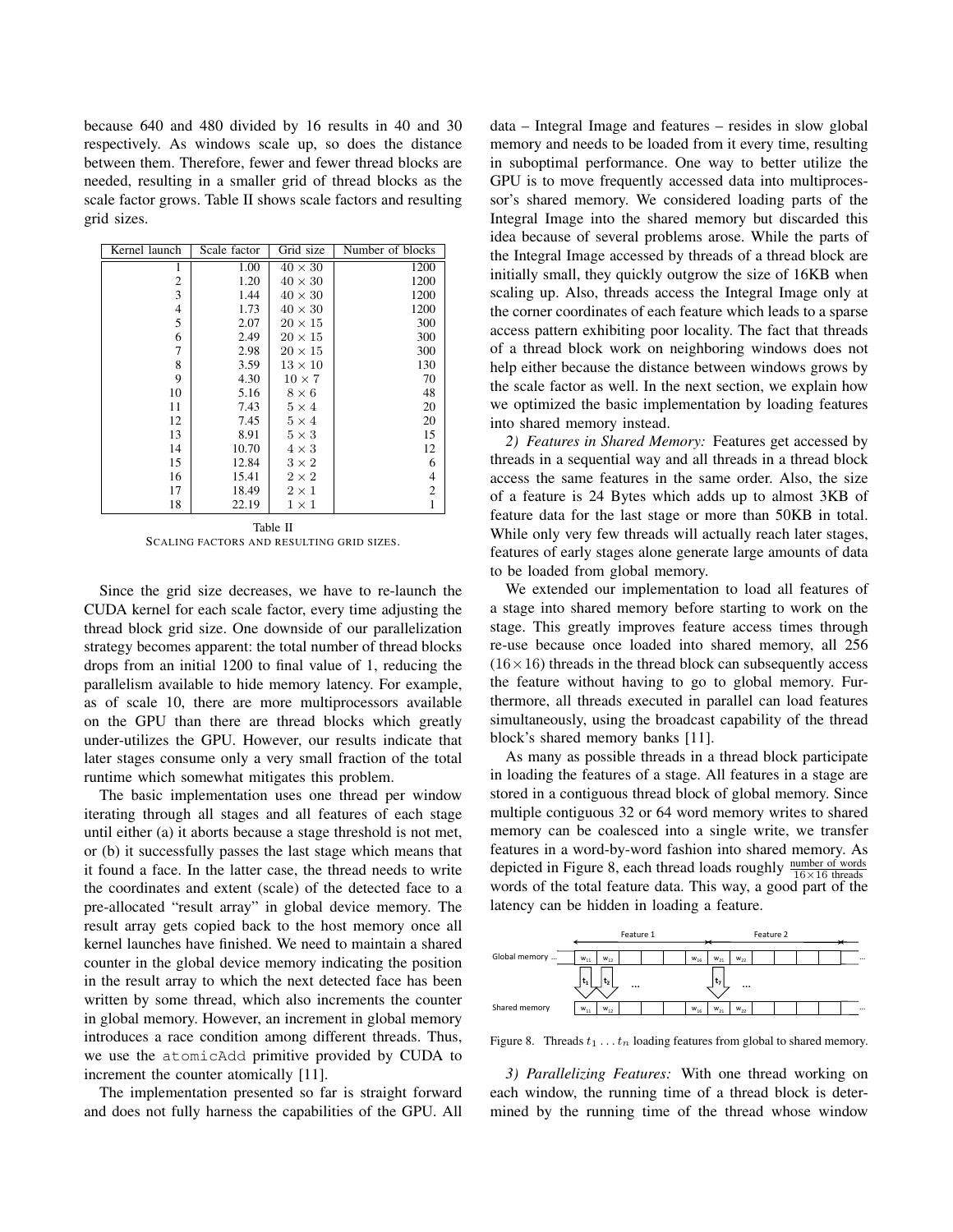passes the most stages in that thread block. As shown in Figure 9, this can lead to very poor load balancing within a thread block. One way to deal with this is to have several threads work on windows that require more computational work. However, the amount of work for a window, i.e. the number of features and stages to be evaluated, is not known initially and reassigning threads within windows greatly reduces performance because of increased branching and synchronization.

We were able to somewhat improve the load imbalance by doubling the static number of threads per window assigned to a stage from one to two. Specifically, one thread working on all features at a even position within the stage while the other works on the odd features. The rationale is that even though this increase in the number of threads does not actually improve the load balance within a thread block it increases the total number of non-idle threads by a factor of two. This improves performance because only 16 threads can run at a time. Both threads of a window have to synchronize at the end of each stage in order to accumulate the total stage sum. We have implemented this by placing the stage sum into shared memory and having both threads call atomicAdd, followed by a barrier, before determining whether or not the stage is passed. We found that this optimization made only a small difference in performance. However, we expect a much larger improvement if there are many faces in the scene, which is the subject of future work.

We were only able to double the number of threads per window as further increases force us to decrease the thread block size in order to avoid running out of registers and shared memory.



Figure 9. Running time of an imbalanced thread block.

*4) Using Multiple GPUs:* The Viola-Jones algorithm uses multiple window scales to detect different sized faces. As mentioned in Section IV-B, it is not beneficial to use threads to work on different window scales due to poor locality. The face detector can nevertheless work independently on each window scale. We therefore statically assign different window scales to different GPUs with the aim of getting closer to ideal (linear) speedup.

On machines that have access to one GPU only, we distributed data across multiple processing nodes each running an separate process. We accomplished this with the Message Passing Interface, MPI [12]. Each MPI process executes the GPU Kernel and then sends the result to the root node. It gets assigned various window scales. We take into account that larger window scales require less work than smaller ones by decomposing the scales unevenly. That is, some GPUs have to deal with more window scales than others.

## V. GPU RESULTS

In this section, we present and analyze the performance of our GPU implementations. We report performance as frames per second(FPS). We verified correctness by comparing the detected faces with the results of a serial reference implementation written in C. All tests and measurements were run on a collection of nine (9) VGA black-and-white images containing between 1 and 20 faces. Note that each face usually gets detected several times by the algorithm due to overlap of search windows and different scaling factors.

We tested and measured all implementations – including the serial reference version – on the Intel 64Bit Tesla Linux Cluster "Lincoln" [13] located at the National Center for Supercomputing Applications (NCSA).

Figure 11 compares the performance of the serial CPU implementation and our CUDA implementation for single- and 4-GPU configurations. The single GPU results are split into the basic implementation (see Section IV-C1), the improved version using shared memory for features (Section IV-C2), and the further improved version working in parallel on features (Section IV-C3). The results also include the time required for computing the Integral Image and transferring it to the GPU. However, this time only accounts for less than 1% of the total runtime.

The results show that even the basic CUDA implementation running on one GPU outperforms the serial reference implementation by almost an order of magnitude. Further, using the GPU's shared memory enables an additional improvement, raising performance to nearly 4 FPS. Adding more threads to work on stages in parallel does not result in better performance; however, it does not decrease performance either. We believe that our implementation gets close to the maximal performance of a static solution. That is, a solution that does not dynamically adapt to load imbalances.

We also note that our optimized CUDA implementation achieves a perfect (linear) speedup on 4 GPUs. That is, the 4-GPU configuration is 4 times faster than the single-GPU configuration, running at 15.2 FPS. This is within 5% of the best known FPGA implementation [2]. However, we caution that scaling to higher numbers of GPUs may not exhibit such high speedups.

As explained in Section IV-C, we re-launch our GPU Kernel for each search window scale factor. We next investigate the time spent for different scale factors. It is to be expected that smaller scales run longer since they require more work, as shown in Table II. Figure 10 presents the measured runtime for each scale; the results match our expectations. It is worth noting though that the second half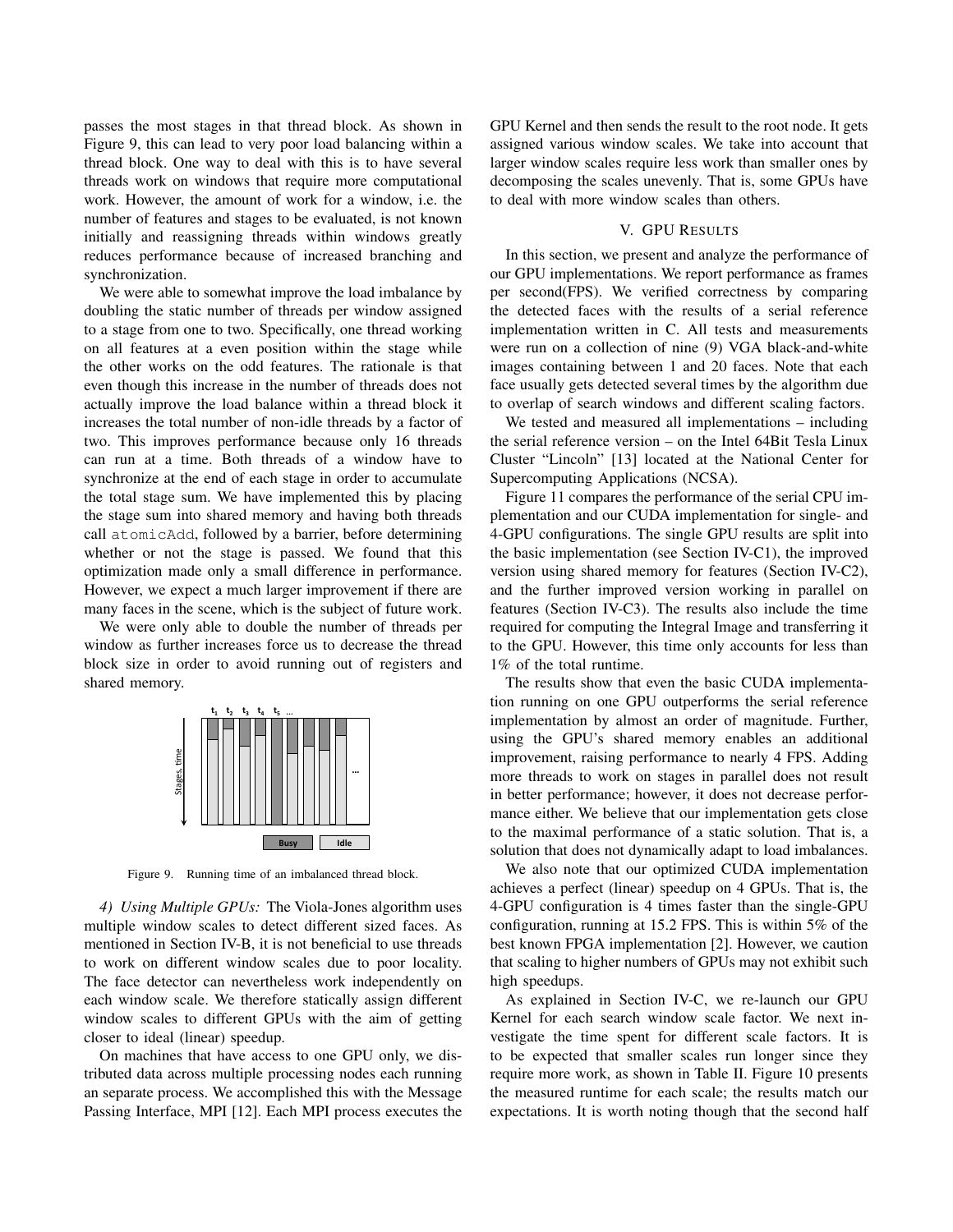of all scales takes about 10% of the total running time only. This suggests that future optimizations should target small scale factors.

We also analyzed our GPU implementation using *cudaprof*, a profiling tool for CUDA programs [11]. The measured GPU occupancy of our solution is about 50%, leaving some room for improvement. A more dynamic approach that better balances the work will likely raise the occupancy and, therefore, increase the performance. We intend to investigate this and other optimizations in future work.



Figure 10. Runtime distribution for scales 1...18.

#### VI. COMPARISON OF GPU VS FPGA

This section presents a comparison of highly optimized versions of the Viola-Jones algorithm running on a GPU and FPGA by evaluating them in terms of performance, programming complexity, architectural design, price, and power consumption.

### *A. Performance*

Our highest performing GPU implementation, which utilizes 4 GPUs, performs at 15.2 FPS which is near the best FPGA performance of 16 FPS as shown in Figure 11. However, this design utilizes 4 GPUs and we expect a speedup if the FPGA design utilized 4 FPGAs as well. For example, one could employ the Convey HC-1 [14], which is a cluster of FPGAs.

## *B. Programming Complexity*

Development of a FPGA design is a complex engineering task requiring the designer to carefully consider timing and area resources in order to obtain a reliable design. This engineering effort can be substantial and take a significant amount of time before a final solution can be obtained, far more than a GPU design. Our GPU design, on the other hand, uses an extension of the C-programming (CUDA).

To obtain optimal performance the designers [2] were required to effectively utilize the space of the FPGA, specifically, make effective use of BRAMs and slices by using special image buffers. Conversely, to get optimal performance on a GPU, spatial resources are not an issue but rather effectively taking advantage of memory locality and having enough threads to hide memory latency is essential. These considerations are different from that of the FPGA, but in our opinion are far less labor intensive. The flexibility of a software design allows for far easier development and debugging turn around.

## *C. Single Device Design*

The FPGA design proposed by Cho et al. [2] is approached differently than our GPU implementation. As mentioned, our GPU implementation has threads operating on windows simultaneously rather than on features as in the FPGA design. Calculating multiple features in parallel would heavily under-utilize the threads on a GPU and would be a poor design choice.

On the other hand, the FPGA design cannot calculate multiple windows in parallel due to the lack of resources on the Virtex 5 LX330 FPGA [2]. However, calculating several feature classifiers in parallel is an adequate solution for the FPGA because it allows for parallelism with the available amount of resources, and as mentioned previously, this could be treated with a multiple FPGA design to increase the level of parallelism.

# *D. Hardware Price*

It is difficult to quantify the actual price/performance ratio of the respective devices because cost and performance depend heavily on the specific device and the type of board the chip is seated in. Typical Virtex-5 FPGA evaluation boards vary from \$995 to \$3,995 [15] depending on the complexity of the extra on-board peripherals. Typical quad-Tesla desktop supercomputers cost roughly \$5000 [16]. Lower end GPUs, such as Geforce GTX 285, can be purchased for \$300 to \$500 depending on the board manufacturer [16] and can be placed in a conventional desktop package. It can be seen that for a comparable price, both high-end GPUs and FPGAs can be obtained.



Figure 11. Performance of different implementations in FPS.

## *E. Power*

Although a GPU is much easier to program than an FPGA, the amount of power it consumes is substantially higher than that of an FPGA. The FPGA design [2], which uses a Virtex-5 LX330, consumes about 3*.*9*W* of power according to Xilinx Power Estimator [17]. A NVIDIA Tesla C1060 and